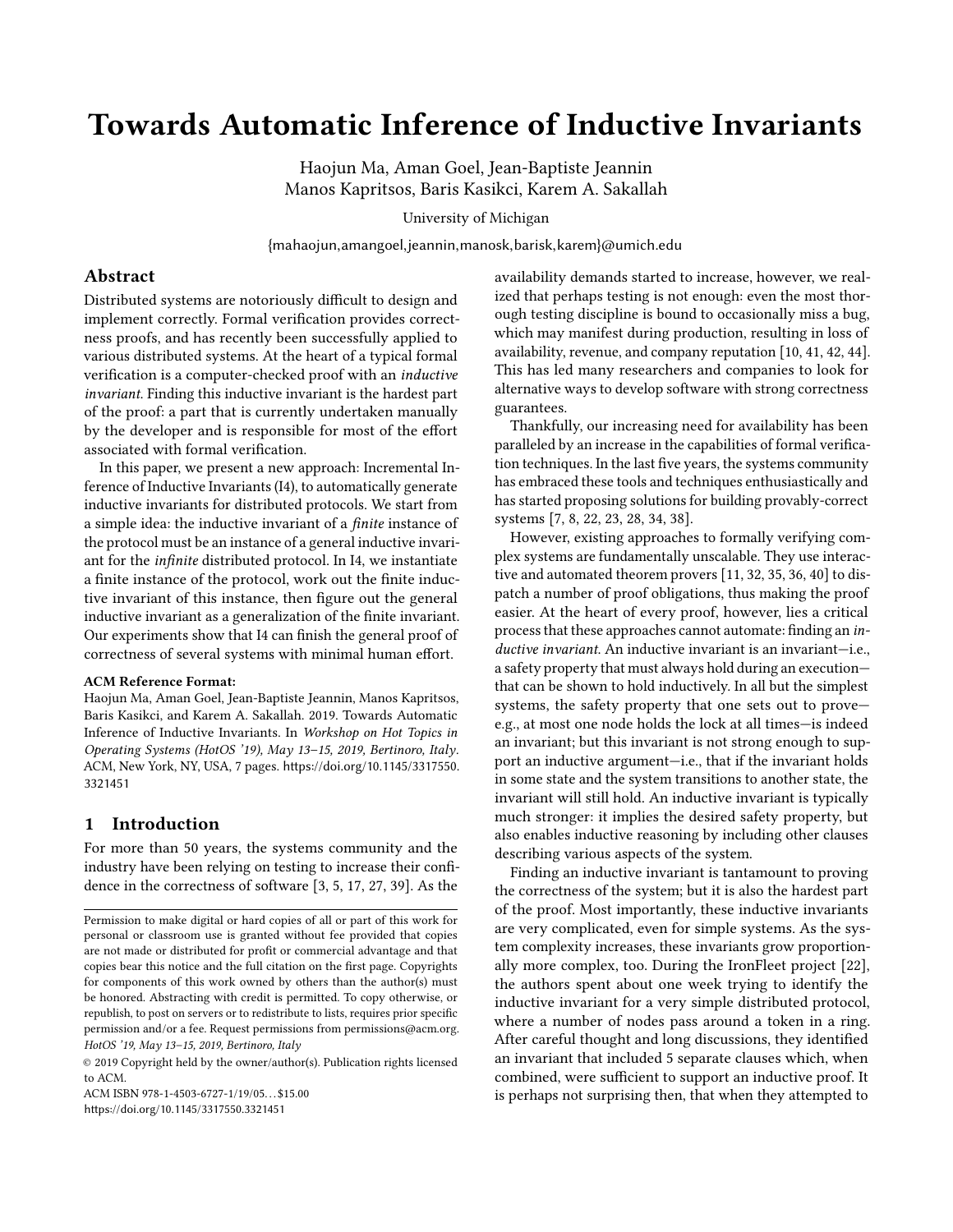find the inductive invariant of a real-world system—i.e. the Paxos protocol [\[29\]](#page-6-19)—the required effort was in the order of months.

In this work, we explore an automated way of finding such inductive invariants; one that does not rely on human intuition. The core insight that drives this new approach is that the basic elements of these invariants are independent of the size of the system; and we could thus infer them from small, finite instances. For example, the inductive invariant of the token ring mentioned above states that only the last node in a sequence of token owners can hold the token. This must be true regardless of the number of nodes on the ring. Similarly, the inductive invariant of Paxos states that any two quorums of acceptors must overlap in at least one node; this must hold for any number of participating acceptors.

We leverage this insight to automate the process of identifying inductive invariants for distributed systems. We propose a new proof technique and tool called Incremental Inference of Inductive Invariants (I4). The idea of I4 is to first identify the inductive invariant of a small instance of the system and then to use that instance-specific invariant to infer a generalized invariant that holds for all instances.

A crucial requirement of the I4 process is that we be able to automatically identify the inductive invariant for a small instance of the system. To that end, we leverage the decades of progress made by the model checking community. Model checking is typically considered inadequate [\[2,](#page-5-3) [22,](#page-6-9) [43\]](#page-6-20) for proving the correctness of real-world distributed systems, as the state space it must explore increases rapidly. While this state explosion certainly happens in generic distributed systems, model checking is powerful enough to prove the correctness of small, finite instances. In particular, the IC3 model checker [\[4\]](#page-5-4) has shown that it is possible, given a finite and moderately complex system instance, to either provide an inductive invariant which implies the desired safety property; or to produce a counterexample if the system is not correct. I4 harvests this power as a means to an end: not to prove the correctness of those small instances, but to infer an inductive invariant that holds for all instances.

# 2 Related Work

In this section, we talk about existing approaches in distributed system verification and in finding inductive invariants.

## 2.1 Verification of Distributed Systems

Formal verification is gaining popularity in the systems community as an alternative to testing. Its significance is particularly pronounced in distributed systems, which are notoriously subtle and complex. Lamport's TLA+ [\[30\]](#page-6-21) has mostly been used to prove the correctness of abstract protocols, as it is not really designed for actual implementations. The

first practical verified implementations of distributed systems came with IronFleet [\[22\]](#page-6-9) and Verdi [\[43\]](#page-6-20). IronFleet uses a combination of refinement and reduction [\[33\]](#page-6-22) to facilitate the verification of distributed systems. Verdi, on the other hand, uses a series of system transformers. It starts by proving the correctness of the system under a very strong model and uses the transformers to prove refinement to increasingly weaker models. Both Verdi and IronFleet rely on manual effort to identify the inductive invariants of the system—and thus prove its correctness.

Ivy [\[36\]](#page-6-17) aims to reduce that effort by facilitating the hardest part about proving correctness properties: finding an inductive invariant. To achieve that, Ivy restricts the implementation enough to ensure that it includes no undecidable proposition. Verification in Ivy is a manual and interactive process, where the developer iteratively refines the invariant using the counterexamples provided by Ivy, until an inductive invariant is identified.

#### 2.2 Inductive Invariants

To overcome the challenge of finding an inductive invariant, previous work has taken a number of approaches for both finite and infinite programs. Daikon [\[14\]](#page-6-23) was proposed in 2000 to learn possible program invariants, followed by Houdini [\[15\]](#page-6-24) which learns conjunctive inductive invariants. IC3 [\[4\]](#page-5-4) and PDR [\[13\]](#page-6-25) can automatically find inductive invariants for finite state machines, and were later extended to certain systems with infinite-domain variables [\[9,](#page-6-26) [24\]](#page-6-27). For list-manipulating programs, Property-Directed Shape Analysis [\[25\]](#page-6-28) and UPDR [\[26\]](#page-6-29) have shown effective results, though the approach doesn't guarantee termination. Greben-shchikov et al. [\[21\]](#page-6-30) show that  $P \wedge T \implies P'$  (i.e., a Horn clause) is the most common pattern in program verification clause) is the most common pattern in program verification, and the ICE learning model [\[12,](#page-6-31) [16\]](#page-6-32) uses this result to synthesize invariants. Although some of these techniques can deal with a finite number of variables with infinite domains (e.g., strings or infinite integers), they cannot effectively deal with distributed systems, whose state typically contains an unbounded number of variables (e.g. an unbounded set of sent messages, and infinite copies of a state variable in different nodes).

## 3 Algorithm

The notion that verifying a parameterized distributed system consisting of n identical interacting processes can be accomplished by verifying a relatively small finite instantiation was first proposed by Pnueli et al. [\[37\]](#page-6-33) The basic idea is that a system of  $n > n_0$  processes can be verified by checking an instance with just  $n_0$  processes, where  $n_0$  is linear in the number of local state variables of a single process.

This fundamental idea is the inspiration behind I4. Instead of computing  $n_0$ , however, we perform verification on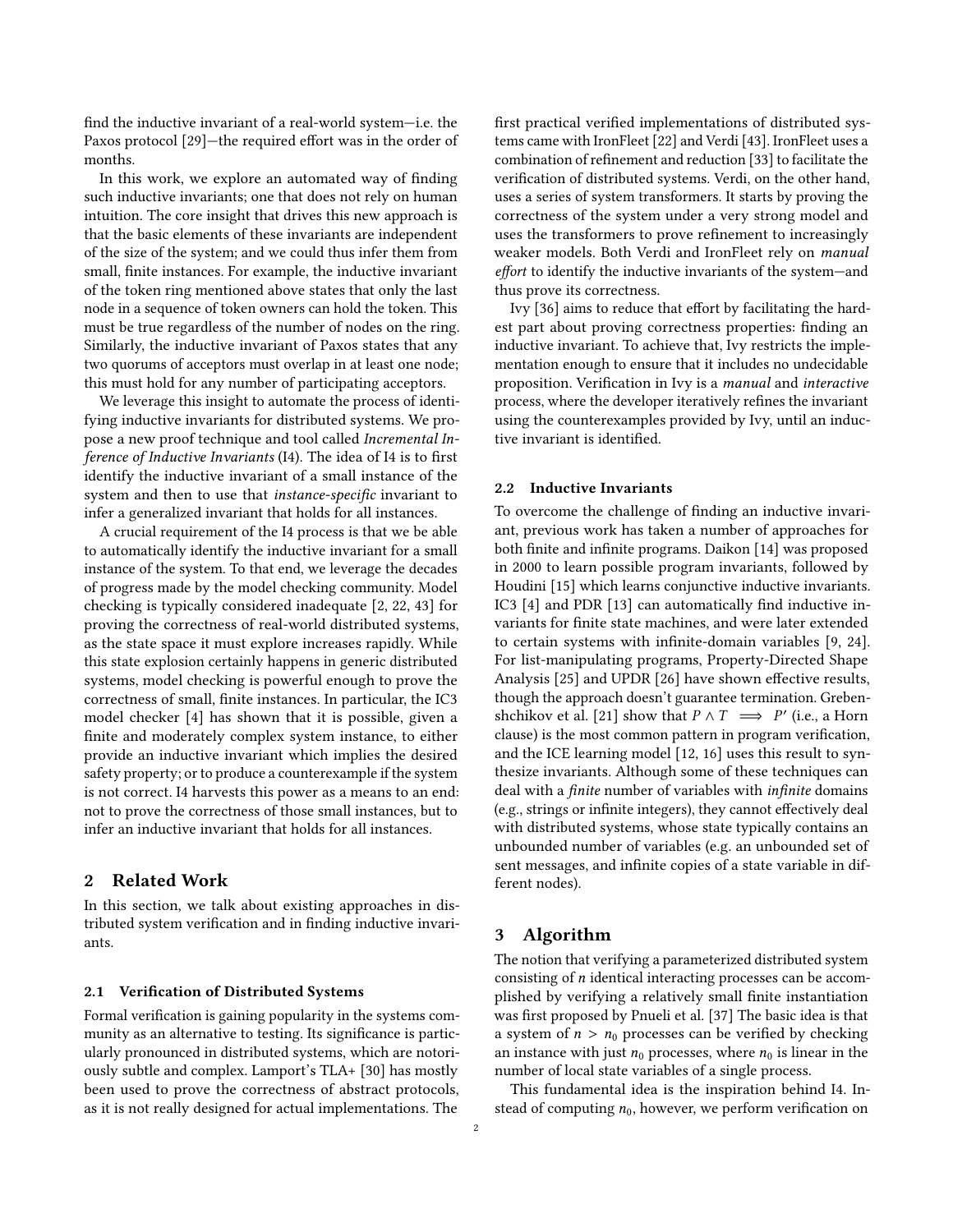<span id="page-2-0"></span>

Figure 1. Flow of I4. Light blue boxes are fully automated, black boxes are partially automated.

instances of increasing size until we obtain the desired inductive invariant. This is done primarily because Pnueli et al.'s result does not readily apply to protocols where the state space in every process is infinite, which is a common occurrence in distributed systems. We show in Section [4](#page-3-0) that even for infinite-state systems, I4 can infer the inductive invariant from a very small instance.

To model-check invariant instances on a small number of processes, we leverage model-checking techniques and our Averroes Formal Hardware Verification system [\[18,](#page-6-34) [31\]](#page-6-35), which we are using as a proof-of-concept demonstration. Averroes v2.0 (AVR) [\[18\]](#page-6-34) is a word-level IC3-based model checker that exploits data abstraction to significantly reduce verification complexity and has shown very good performance for hardware model checking [\[19,](#page-6-36) [20\]](#page-6-37). Given a finite transition system, a predicate on initial states, and a safety property that must hold on all reachable states, AVR will automatically produce either (i) an inductive invariant, i.e. a conjunction of the safety property and a number of strengthening assertions; or (ii) a counterexample showing how the property is violated.

Figure [1](#page-2-0) shows the high-level design flow of the I4 system. Starting with a distributed protocol described in the Ivy language [\[36\]](#page-6-17), we create an initial small finite instance of the protocol (step  $(1)$ ). In this step we bound everything to a small finite instance—e.g. the number of nodes in the protocol, the number of views in Paxos, etc. This is currently done manually, but the process is mostly mechanical and we aim to automate it in the future. In our prototype implementation, this finite instance is encoded in the SystemVerilog Hardware Description language [\[1\]](#page-5-5). This may seem like an odd choice for software verification. Indeed, our initial prototype uses Verilog out of mere convenience, as AVR natively supports it. Our end goal is to encode the protocol in a higher-level language, like Ivy [\[36\]](#page-6-17) or Dafny [\[32\]](#page-6-15), and then automatically translate that description into a format that AVR understands.

In step  $(2)$ , when AVR is applied to a finite instance of a distributed protocol, it either produces a counterexample trace as evidence of how the protocol fails to satisfy the safety property or an inductive invariant specific to that finite instance (protocol.finv). Failure of the property on a finite instance of the protocol indicates the presence of bugs in the protocol or property specification, and we need to manually inspect the counterexample to debug the protocol  $(\text{step } (3)).$ 

Assuming a successful outcome from AVR, the next step in the I4 flow is to generalize the finite invariant to instances of arbitrary size in step  $\left(4\right)$  by universally quantifying the strengthening assertions produced by AVR. Consider, for example, the strengthening assertion  $P(N_1)$ , where P denotes an arbitrary predicate and  $N_1$  is one of the nodes in the finite instantiation of the protocol. This assertion is generalized to apply for all nodes; i.e.  $\forall N_1$ .  $P(N_1)$ . Assertions involving different nodes require a slightly more complex generalization. For example, an assertion such as  $P(N_1) \wedge Q(N_2)$ where  $P$  and  $Q$  are different predicates is generalized to  $\forall N_1, N_2$ .  $(N_1 \neq N_2) \implies P(N_1) \land Q(N_2)$ .

The generalized assertions are then combined with the original protocol and passed on to Ivy (step  $(5)$ ), which checks if they are sufficient to prove the correctness of the protocol. Ivy will check if the conjunction of all assertions is inductive. In particular, it tries to answer the following question: given a transition from state s to state s', such that the conjunction<br>of all assertions holds for s, does each assertion hold for s'? of all assertions holds for s, does each assertion hold for s'?<br>This question is asked separately for each assertion. There This question is asked separately for each assertion. There are three possible outcomes:

- 1. The generalized assertions are sufficient and Ivy successfully proves the correctness of the protocol.
- 2. Ivy fails to prove the safety property on s'. This hap-<br>nens if the finite instance that led to the generalized pens if the finite instance that led to the generalized assertions was too small to capture all behaviors of the distributed protocol. In this case, we need to create an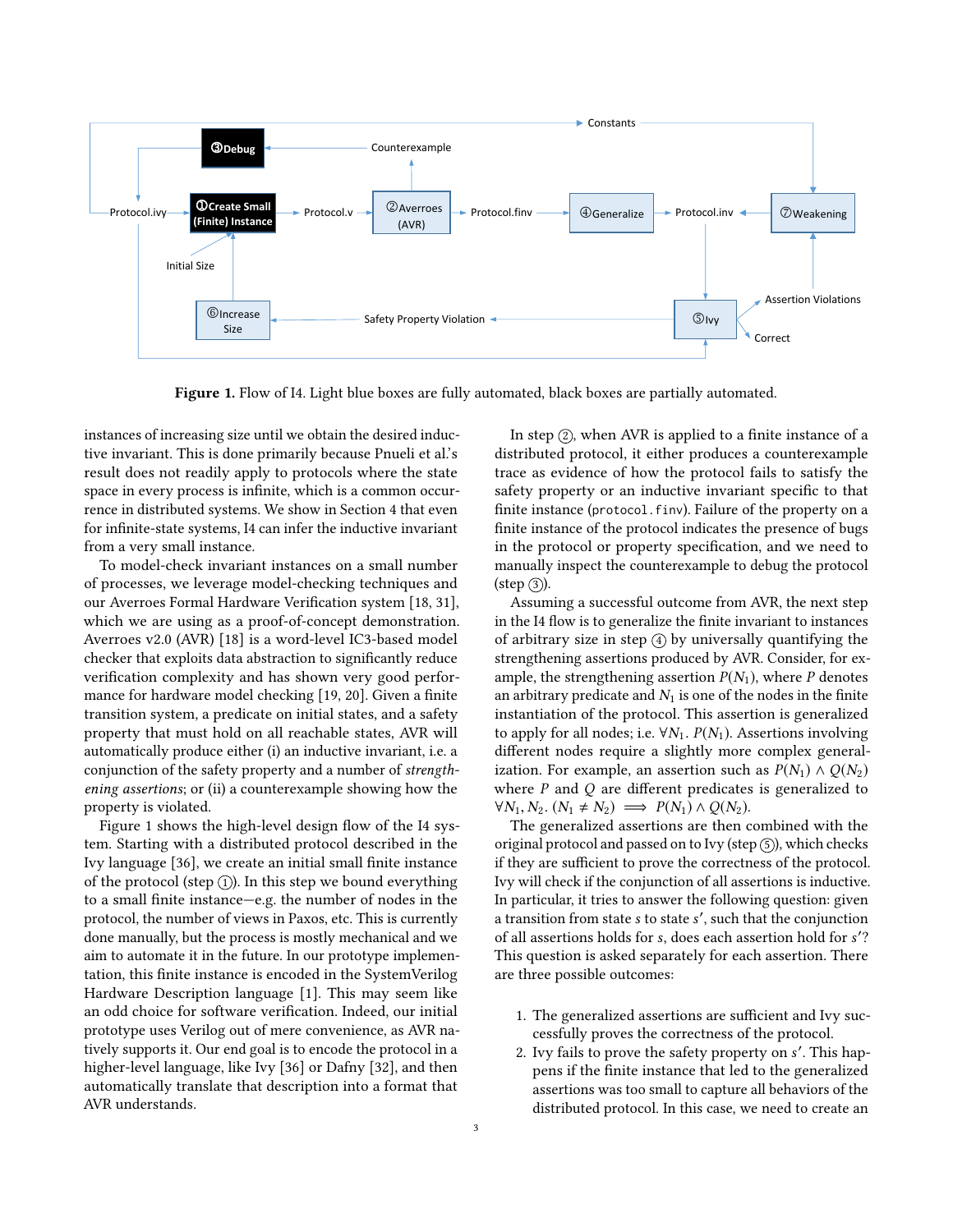instance with a larger size (with more nodes, etc.) and repeat the process (step  $(6)$ ).

3. Ivy fails to prove one or more of the generalized assertions on s'. There are two possible reasons for this<br>failure. First, it is possible that some assertion 4 is too failure. First, it is possible that some assertion  $A$  is too strong: even when assuming that the conjecture of all assertions holds for s, that is not enough to prove that A holds in s'. In this case, I4 uses an automatic<br>weakening step to weaken the assertion (step  $\widehat{Z}$ ) weakening step to weaken the assertion (step  $(7)$ ).

This step consists of using a number of heuristics to identify an appropriate weakening for the failing assertion. We consider, for example, whether the assertion holds only for "special" nodes (e.g. the node that initially holds the lock). Such special nodes are typically defined as constants in the protocol description. We use these constants as hints to perform the appropriate weakening. For example, when weakening the assertion  $\forall N_1, N_2$ .  $(N_1 \neq N_2) \implies P(N_1) \land Q(N_2)$ , we consider the fact that  $N_1$  is actually the node that initially holds the lock—denoted as  $N_1$  = first in our instantiation. The weakened assertion then becomes  $\forall N_1, N_2$ .  $(N_1 = first) \implies ((N_1 \neq N_2) \implies$  $P(N_1) \wedge Q(N_2)$ ). After we weaken all failing assertions in the inductive invariant, we feed it back to Ivy to check if further weakening is necessary. I4 automatically repeats this process until the proof succeeds or until our heuristics are exhausted and no weakening is possible.

Overall, the I4 methodology starts with a too-strong version of the invariant and applies heuristics to incrementally weaken assertions that are too strong. The caveat, of course, is that if our weakening is too aggressive, we will end up with a too-weak assertion. Currently we do not have a mechanism for identifying and strengthening too-weak assertions. If this happens, I4 will keep weakening the invariant until it is too weak to support the safety property, at which point we are back in case (2) and need to consider a larger instance.

## <span id="page-3-0"></span>4 Evaluation

We evaluate the ability of I4 to infer inductive invariants by testing it on three case studies: a lock server, a leader election algorithm, and a distributed lock protocol. For all three cases, we manually instantiated a finite instance of the protocol. From that instance, I4 was then able to automatically infer a general inductive invariant that passes Ivy's verification.

Before we discuss I4's success stories, however, we should caution the reader against generalizing these successes to larger and more complicated protocols. Our results thus far have been promising; but they do not yet scale to complex distributed protocols, like Paxos [\[29\]](#page-6-19). Section [5](#page-5-6) discusses some of the limitations and future directions of this work.

#### 4.1 Lock Server

Our first case study is a simple lock server[\[36,](#page-6-17) [43\]](#page-6-20), a protocol with both infinite clients and infinite servers. Every server maintains a lock and the server's state is a semaphore indicating if it currently holds its lock. Every client-server pair is associated with a boolean  $link(C, S)$  which denotes if client C holds the lock of server S. Initially, every server holds its own lock and all client-server links are set to false.

There are two possible actions in this protocol. A client may send a lock request and acquire that server's lock, if that server currently holds its lock. A client may also release a lock, handing it back to the server. In this protocol, the safety property is defined as "no two clients can have a link to (i.e. hold the lock of) the same server at the same time":

$$
\forall C_1, C_2, S. \, link(C_1, S) \land link(C_2, S) \implies (C_1 = C_2)
$$

We instantiated this protocol with 1 server and 4 clients, and used AVR to obtain the inductive invariant of this particular instance. The inductive invariant is:

| $\neg$ (semaphore $0 \wedge link 0 0$ ) |          |
|-----------------------------------------|----------|
| $\neg$ (semaphore $0 \wedge link 1 0$ ) | Λ        |
| $\neg$ (semaphore $0 \wedge link 2 0$ ) | Λ        |
| $\neg$ (semaphore $0 \wedge link 3 0$ ) | $\wedge$ |
| Safety Property                         |          |

It turns our that the above inductive invariant is the easiest to generalize. In fact I4 only needed to apply step  $\left(4\right)$ : putting universal quantifiers before every strengthening assertion. The resulting generalized inductive invariant below indeed passes Ivy's verification without any manual effort.

| $\forall$ S0, C0. $\neg$ (semaphore(S0) $\land$ link(C0, S0)) | ∧        |
|---------------------------------------------------------------|----------|
| $\forall$ S0, C1. $\neg$ (semaphore(S0) $\land$ link(C1, S0)) | $\wedge$ |
| $\forall$ S0, C2. $\neg$ (semaphore(S0) $\land$ link(C2, S0)) | Λ        |
| $\forall$ S0, C3. $\neg$ (semaphore(S0) $\land$ link(C3, S0)) | $\wedge$ |
| Safety Property                                               |          |

This first result is promising, but as the protocols and their inductive invariants get more complicated, mere generalization will not be enough; I4's refinement process will have to come into the picture.

#### 4.2 Leader Election

Our second case study is more complex: it is a protocol for leader election on a ring [\[6,](#page-5-7) [36\]](#page-6-17). This protocol has an unbounded number of nodes, but each node can only communicate with its two neighbors on the ring. Each node has a unique ID and the goal of the algorithm is to elect the node with the highest ID to be the leader. A node can either (a) send its ID to the next node or (b) forward a message from the previous node, if the ID in the message is larger than its own ID. When a node receives its own ID, it is clear that no other ID is larger than its own and it becomes the leader.

In this protocol, the safety property is defined as "there cannot be two distinct leaders":

$$
\forall N_1, N_2. \mathit{leader}(N_1) \land \mathit{leader}(N_2) \implies (N_1 = N_2)
$$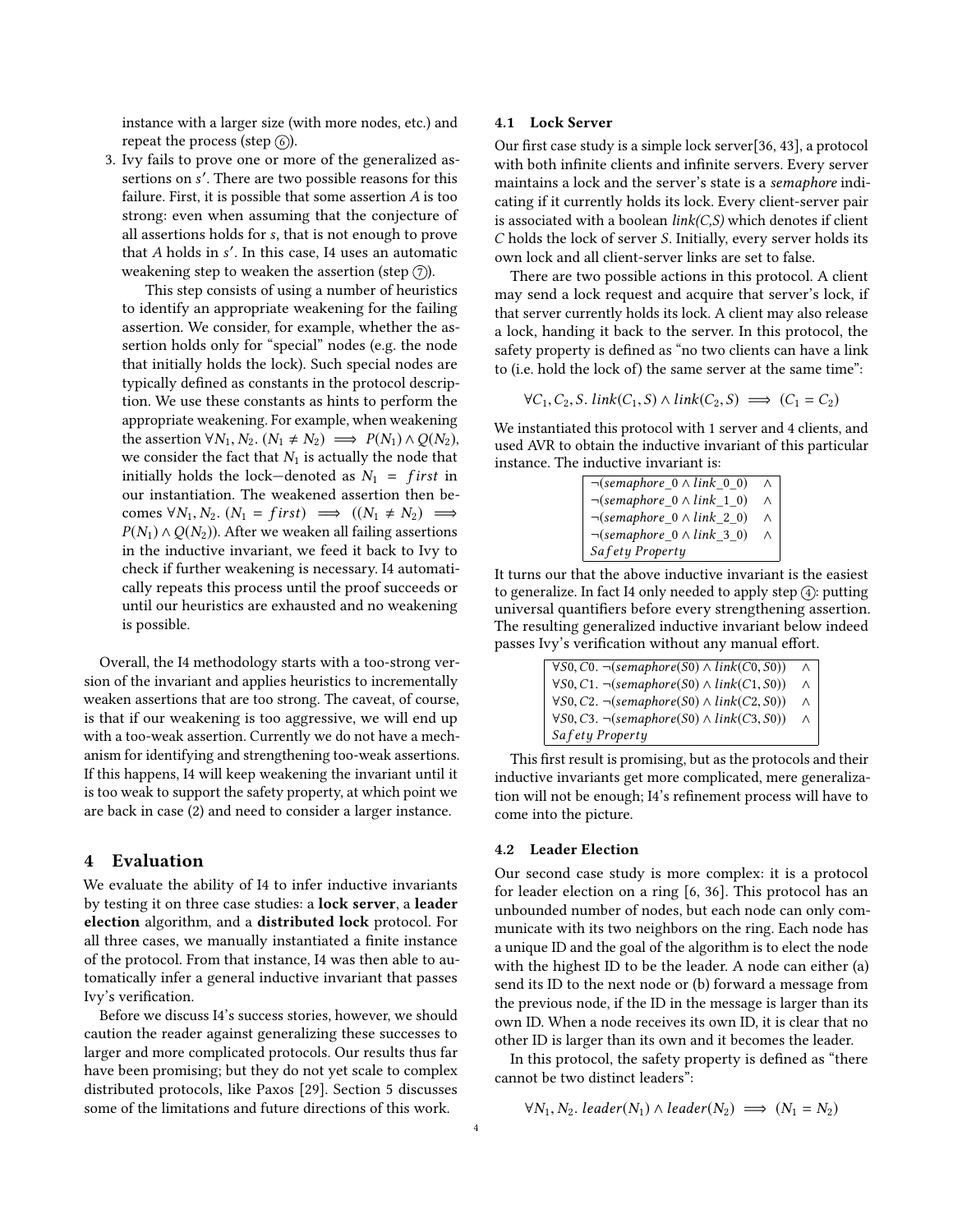Since a meaningful ring involves at least three nodes, we use an instance with three nodes to generate the finite inductive invariant:

| $\neg((pending 0 = idn 0) \land \neg(idn 2 \leq idn 0))$        | Λ |
|-----------------------------------------------------------------|---|
| $\neg((pending 0 = idn 0) \wedge (idn 0 \le idn 1))$            | Λ |
| $\neg((pending 0 = idn 1) \wedge (idn 1 \le idn 2))$            | Λ |
| $\neg((pending 1 = idn 1) \land \neg(idn 0 \leq idn 1))$        | Λ |
| $\neg((pending_1 = idn_1) \wedge (idn_1 \leq idn_2))$           | Λ |
| $\neg((pending 1 = idn 2) \wedge (idn 2 \leq idn 0))$           | Λ |
| $\neg((pending 2 = idn 0) \wedge (idn 0 \le idn 1))$            | Λ |
| $\neg((pending 2 = idn 2) \land \neg(idn 1 \leq idn 2))$        | Λ |
| $\neg((pending 2 = idn 2) \wedge (idn 2 \le idn 0))$            | Λ |
| $\neg (leader\ 0 \land \neg (idn\ 2 \leq idn\ 0))$              | Λ |
| $\neg (leader \space 0 \land (idn \space 0 \leq idn \space 1))$ | Λ |
| $\neg (leader \ 1 \land \neg (idn \ 0 \leq idn \ 1))$           | Λ |
| $\neg (leader \ 1 \land (idn \ 1 \leq idn \ 2))$                | Λ |
| $\neg (leader\ 2 \land \neg (idn\ 1 \leq idn\ 2))$              | Λ |
| $\neg (leader\ 2 \land (idn\ 2 \leq idn\ 0))$                   | Λ |
| Safety Property                                                 |   |

In this case, generalization (step  $\overline{4}$ ) is not enough. Take the third (highlighted) clause of the finite inductive invariant above, for example. After generalization, this clause becomes:

 $\forall N0, N1, N2$ .  $(N0 \neq N1) \land (N0 \neq N2) \land (N1 \neq N2) \implies$ 

 $\neg((pending(N0) = idn(N1)) \wedge le(idn(N1), idn(N2)))$ 

This clause is now too strong. This property doesn't actually hold for all triplets of nodes N0, N1, N2. In fact, this property only holds if N<sup>1</sup> is between N<sup>0</sup> and N<sup>2</sup> on the ring. The automatic refinement process of I4 realizes (using Ivy's feedback) that this clause is too strong and weakens it using the btw (read "between") relation found in the original protocol. The resulting inductive invariant is shown in Table [1,](#page-5-8) with the relevant clause highlighted for reference. This inductive invariant passes Ivy's verification, thus proving the correctness of the protocol without manual assistance.

#### 4.3 Distributed lock protocol

Our last experiment is a distributed lock protocol [\[22,](#page-6-9) [36\]](#page-6-17). This protocol also has an unbounded number of nodes that transfer ownership of a lock among them. The ownership of a lock is associated with an ever increasing epoch number, to allow detection of stale messages. Initially the lock is held by a designated node called first.

If a node N holds the lock at epoch  $ep(N)$ , N can pass the lock to any node N' in the system at epoch  $E > ep(N)$  by sending them a transfer  $(F, N')$ . When a node N' at epoch sending them a *transfer*(*E*, *N'*). When a node *N'* at epoch  $E' > e_0(N')$  receives a *transfer* message with epoch  $E' > e_0(N')$  $ep(N')$  receives a *trans f er* message with epoch  $E' > ep(N')$ ,<br>node N' accents the lock at epoch  $F'$  and sends a locked node N' accepts the lock at epoch E', and sends a *locked* message with epoch  $F'$  to denote that N' holds the lock at message with epoch E' to denote that N' holds the lock at epoch  $F'$ . Otherwise if  $F' \leq en(N')$ . N' ignores this stale epoch E'. Otherwise, if  $E' \le ep(N')$ , N' ignores this stale<br>message. As the network may delay or duplicate any message message. As the network may delay or duplicate any message, we maintain all possible  $transfer(E, N)$  messages.

The safety property of the protocol is "no two distinct nodes can have the lock at the same time":

$$
\forall N_1, N_2, E. locked(E, N_1) \land locked(E, N_2) \implies (N_1 = N_2)
$$

<span id="page-4-0"></span>

Figure 2. Runtime Break Down

This protocol involves two sources of infinity: the number of nodes and the number of epochs. Unlike previous examples, even an instance with just two nodes would be enough to generate an unbounded number of messages by passing the lock between them with ever increasing epoch numbers. We therefore need to bound not just the number of nodes, but also the number of epochs to derive a finite instance of the protocol. In fact, we were able to prove the correctness of the protocol based on a finite instance with just two nodes and four epochs.

Given the inductive invariant for this finite instance, I4 finds the general inductive invariant after seven iterations of refinement.

Scalability. In an attempt to understand the scalability of the I4 approach, we applied it to larger instances of the distributed lock protocol. Table [2](#page-5-9) shows the evaluation of three instances of size  $(2, 4)$ ,  $(2, 8)$ , and  $(8, 4)$ , where  $(m, n)$ indicates an instance with  $m$  nodes and  $n$  epochs. We find that both the complexity of the finite inductive invariant and the I4 execution time grow exponentially with the size of the system.

Figure [2](#page-4-0) shows a breakdown of the I4 execution time. A large fraction of the time (6%  $\sim$  50%) is currently taken by our invariant minimization process: we not only ask AVR for a finite inductive invariant, but we further ask it to remove any redundancy from the invariant's clauses, if possible. This process produces more compact and readable invariants, but it is not really necessary for automation, so we aim to dispense with it in the future.

#### 4.4 Comparison With Other Tools

The lock server protocol is taken from [\[36,](#page-6-17) [43\]](#page-6-20). With the Coq and Verdi framework, the authors write a proof that is approximately 500 lines long. In Ivy, it still requires 8 iterations of user-guided generalizations. I4 finishes the proof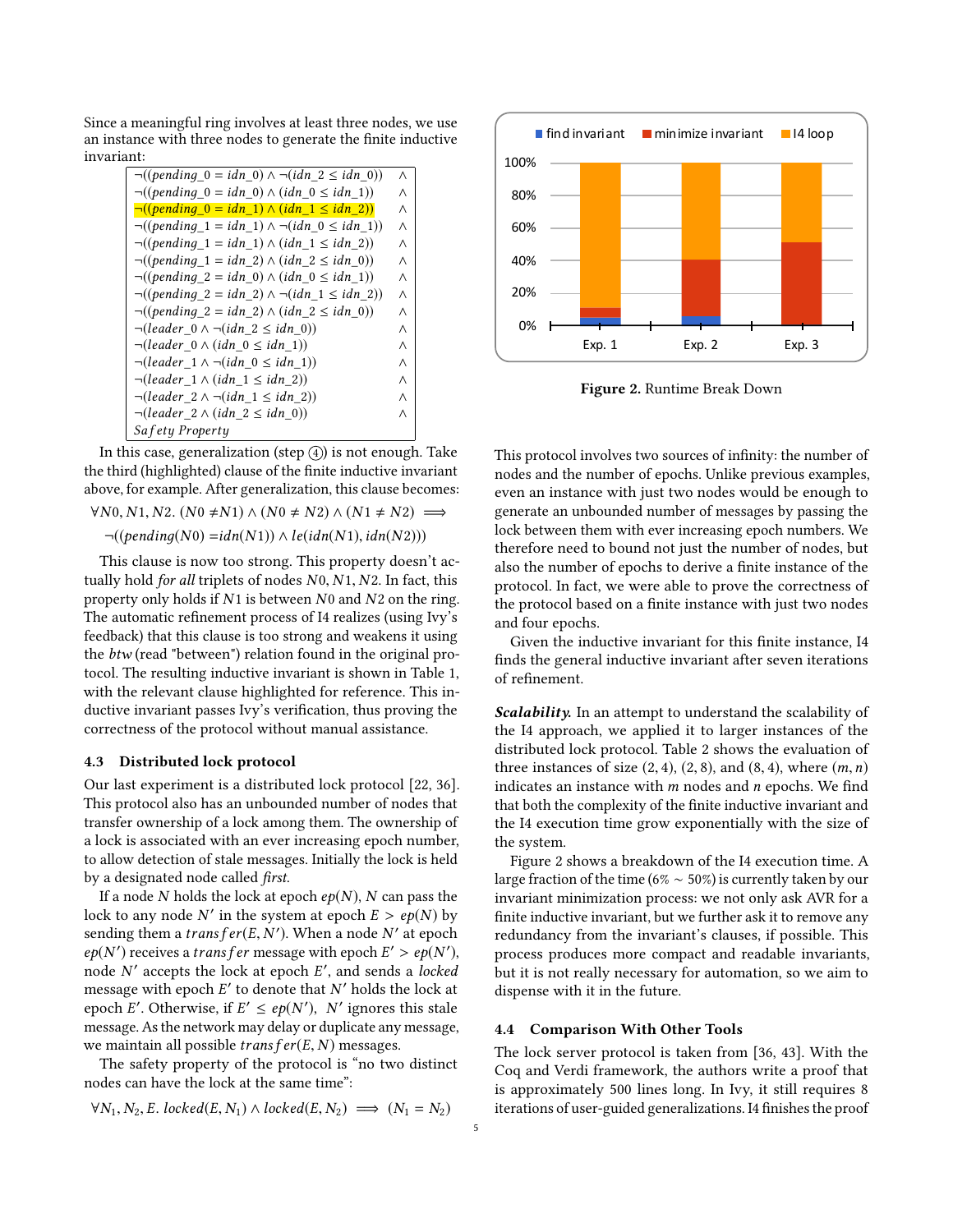<span id="page-5-8"></span>

| $\forall NO, N2. (N0 \neq N2) \implies \neg((pending(N0) = idn(N0)) \land \neg le(idn(N2), idn(N0)))$                    |          |
|--------------------------------------------------------------------------------------------------------------------------|----------|
| $\forall N0, N1, N2.$ ring.btw(N0, N1, N2) $\land$ ring.btw(N1, N2, N0) $\land$ ring.btw(N2, N0, N1) $\implies$          |          |
| $((N0 \neq N1) \land (N0 \neq N2) \land (N1 \neq N2) \implies \neg((pending(N0) = idn(N1)) \land le(idn(N1), idn(N2))))$ | $\wedge$ |
| $\forall NO, N2. (N0 \neq N2) \implies \neg (leader(N0) \land \neg le(idn(N2), idn(N0)))$                                |          |
| Safety Property                                                                                                          |          |
|                                                                                                                          |          |

Table 2. Scalability results

<span id="page-5-9"></span>

|                        | Exp.1  | Exp.2     | Exp.3    |
|------------------------|--------|-----------|----------|
| # of nodes             | 2      | 2         |          |
| # of epochs            |        | 8         |          |
| size of                | 40     | 457       | 686      |
| initial invariant      |        |           |          |
| size of                |        | 38<br>209 | 602      |
| minimized invariant    |        |           |          |
| # of refine iterations | ጸ      | 15        | 14       |
| total time(s)          | 11.960 | 378.306   | 5271.316 |

with automatic inductive invariant inference at our first attempt, in a few seconds.

The distributed lock protocol is taken from [\[22,](#page-6-9) [36\]](#page-6-17). With the Dafny and IronFleet framework, proving the correctness of this protocol took the authors several days, most of which was spent on identifying the inductive invariant. With Ivy, it still requires several hours to iterate with the user-guided generalizations. I4 proved the correctness of the protocol automatically and took only 12 seconds.

## <span id="page-5-6"></span>5 Discussion

Our experiments show that our algorithm can automate the process of finding inductive invariants, but there is much room for improvement:

- Choosing an instance size. When instantiating a protocol, we need to use an instance that is large enough to exhibit all the interesting properties of an arbitrarily-sized instance. Currently, we incrementally increase the size of the instance to guarantee we will eventually consider an instance that is large enough. In our experiments, we manually select an initial size to speed this process up.
- Instantiating. Currently, we need to manually instantiate the protocol to a finite system and feed it to AVR. We plan to fully automate this process.
- Leveraging Ivy's feedback. We are currently using Ivy as a means to detect which strengthening assertions are part of an inductive invariant. We have plans to further leverage the counterexamples produced by Ivy to guide our refinement.
- Heuristic refinement. Heuristic refinement is critical in our algorithm. We are currently using a small

number of heuristics during our refinement step. These heuristics are sufficient to perform refinement for the simple protocols we have considered so far. As we apply I4 to more complex protocols, we expect our arsenal of heuristics to grow.

• Verifying implementation. Our current approach focuses on verifying distributed protocols, rather than implementations. Automating the proof of a full distributed implementation is much harder, as it usually requires reasoning about undecidable fragments of logic, which are notoriously hard to verify automatically.

## 6 Conclusion

We have presented I4, a tool for incremental inference of inductive invariants. I4 is based on a simple intuition: an inductive invariant of a small finite instance can be used to infer a general inductive invariant. We leverage the power of model-checking to automatically identify the invariants of small instances and we use an iterative refinement process to identify an invariant that holds for all instances of the system. I4 was successful in automatically inferring the inductive invariants for three simple distributed protocols. Our next steps will be to scale our approach to larger and more complex distributed systems.

## References

- <span id="page-5-5"></span>[1] IEEE Standard for SystemVerilog–Unified Hardware Design, Specification, and Verification Language. IEEE Std 1800-2017 (Revision of IEEE Std 1800-2012), pages 1–1315, Feb 2018.
- <span id="page-5-3"></span>[2] W. J. Bolosky, J. R. Douceur, and J. Howell. The farsite project: A retrospective. SIGOPS Oper. Syst. Rev., 41(2):17–26, Apr. 2007.
- <span id="page-5-0"></span>[3] R. S. Boyer, B. Elspas, and K. N. Levitt. SELECT – a formal system for testing and debugging programs by symbolic execution. In Intl. Conf. on Reliable Software, 1975.
- <span id="page-5-4"></span>[4] A. R. Bradley. Sat-based model checking without unrolling. In International Workshop on Verification, Model Checking, and Abstract Interpretation, pages 70–87. Springer, 2011.
- <span id="page-5-1"></span>[5] C. Cadar, D. Dunbar, and D. Engler. Klee: Unassisted and automatic generation of high-coverage tests for complex systems programs. In USENIX Conference on Operating Systems Design and Implementation, 2008.
- <span id="page-5-7"></span>[6] E. Chang and R. Roberts. An improved algorithm for decentralized extrema-finding in circular configurations of processes. Communications of the ACM, 22(5):281–283, 1979.
- <span id="page-5-2"></span>[7] H. Chen, T. Chajed, A. Konradi, S. Wang, A. İleri, A. Chlipala, M. F. Kaashoek, and N. Zeldovich. Verifying a high-performance crashsafe file system using a tree specification. In Proceedings of the 26th